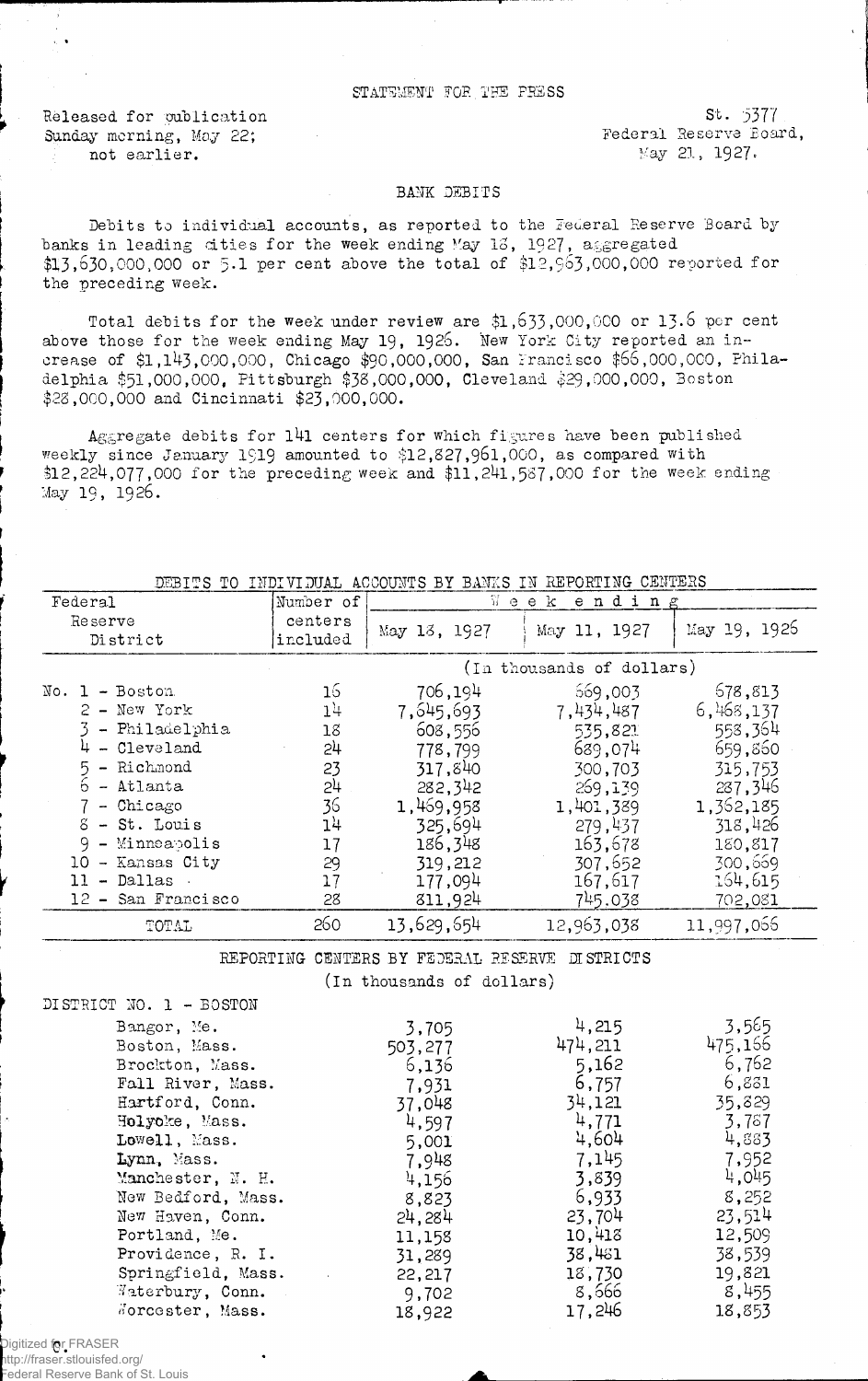•DEBITS TO IHDIVTOTAL ACCOUNTS BY BAMS IN H3P0BTINS CEHTERS St. 5377a

|                                     |                 | May 18, 1927   May 11, 1927 | May 19, 1926    |
|-------------------------------------|-----------------|-----------------------------|-----------------|
|                                     |                 | (In thousands of dollars)   |                 |
| DISTRICT NO. 2 - NEW YORK           |                 |                             |                 |
| Albany, N.Y.                        | 48,783          | 34,873                      | 32,227          |
| Binghamton, H. Y.                   | 5,873           | 5,011                       | 5,582           |
| Buffalo, N.Y.<br>Elmira, N.Y.       | 85,879          | 78,056                      | 81,050          |
| Jamestown, $N. Y.$                  | 5,440           | 4,582<br>4,291              | 4,880<br>5,010  |
| Montclair, N. J.                    | 5,037<br>5,752  | 5,884                       | 6,046           |
| Newark, N. J.                       | 95,959          | 81,621                      | 87,671          |
| New York, N.Y.                      | 7, 254, 351     | 7,090,595                   | 6,111,425       |
| Northern New Jersey Clearing        |                 |                             |                 |
| House Association                   | 61,273          | 56,458                      | 54,716          |
| Passaic, N. J.                      | 10,731          | 9,749                       | 10,256          |
| Poughkeepsie, N.Y.                  | 4,156           | 4,422                       | 3,820           |
| Rochester, M. Y.                    | 39,157          | 35,642                      | 41,959          |
| Stamford, Conn.                     | 4,190           | 3,733                       | $-4,205$        |
| Syracuse, N.Y.                      | 19,057          | 19,570                      | 19,290          |
| DISTRICT NO. 3 - PHILADELPHIA       |                 |                             |                 |
| Allentown, Pa.                      | 9,589           | 8,928                       | 8,896           |
| Altoona, Pa.                        | .3,410          | 3,729                       | 3,699           |
| Camden, $\mathbb{N}$ . J.           | 14,028          | 13,336                      | 14,278          |
| Chester, Pa.                        | 5,159           | 4,719                       | 6,012           |
| Harrisburg, Pa.                     | 8,547           | 9,120                       | 11,352          |
| Hazleton, Pa.                       | 3,679           | 3,395                       | 3,517           |
| Johnstown, Pa.                      | 5,322           | 5,331                       | 5,913           |
| Lancaster, Pa.                      | 6,828           | 6,203                       | 6,831           |
| Lebanon, Pa.                        | 1,892           | 2,183                       | 2,074           |
| Norristown, Pa.                     | 967             | 933                         | 871             |
| Philadelphia, Pa.                   | 467,151         | 396,866                     | 416,099         |
| Reading, Pa.                        | 12,232          | 12,121                      | 12,062          |
| Scranton, Pa.                       | 17,800          | 17,400                      | 16,200          |
| Trenton, N. J.<br>Wilkes-Barre, Pa. | 17,947          | 16,479                      | 18,703          |
| Williamsport, Pa.                   | 9,800           | 12,800<br>4,441             | 10,665<br>4,965 |
| Wilmington, Del.                    | 4,943<br>13,110 | 12,199                      | 10,400          |
| York, Pa.                           | 6,152           | 5,638                       | 5,827           |
| DISTRICT NO. 4 - CLEVELAND          |                 |                             |                 |
| Akron, Ohio                         | 28,084          | 18,191                      | 22,360          |
| Butler, Pa.                         | 3,195           | 2,442                       | 2,423           |
| Canton, Ohio                        | 12,466          | 10,616                      | 10,673          |
| Cincinnati, Ohio                    | 107,500         | 86,894                      | 84,305          |
| Cleveland, Ohio                     | 188,817         | 176,386                     | 159,957         |
| Columbus, Ohio                      | 42,694          | 36,869                      | 39,203          |
| Connellsville, Pa.                  | 1,175           | 1,239                       | 1,373           |
| Dayton, Ohio                        | 22,840          | 23,211                      | 19,741          |
| Erie, Pa.                           | 9,724           | 9,455                       | 9,335           |
| Greensburg, Pa.                     | 5,666           | 4,919                       | 4,467           |
| Homestead, Pa.                      | 1,106           | 1,224                       | 1,224           |
| Lexington, Ky.                      | 5,222           | 3,001                       | 5,583           |
| Lima, Ohio                          | 3,638           | 3,399                       | 4,033           |
| Lorain, Ohio                        | 1,544<br>2,645  | 1,488                       | 1,564           |
| Middletown, Ohio                    | 3,264           | 2,523                       | 2,380           |
| Oil City, Pa.<br>Pittsburgh, Pa.    | 230,882         | 2,775                       | 3,327           |
| Springfield, Ohio                   | 5,864           | 212,766                     | 193,328         |
| Steubenville, Ohio                  | 2,828           | 5,262<br>2,415              | 5,948           |
| Toledo, Ohio                        | 65,507          | 51,433                      | 2,477           |
| Warren, Ohio                        | 3,549           |                             | 54,399          |
| Wheeling, J. Va.                    | 10,596          | 3,059<br>10,632             | 2,922<br>10,625 |
| Youngstown, Ohio                    | 15,936          | 15,845                      | 15,017          |
| Digitized for FRASERIlle, Ohio      | 4,057           | 3,030                       | 3,146           |
| http://fraser.stlouisfed.org/       |                 |                             |                 |

Řе Federal Reserve Bank of St. Louis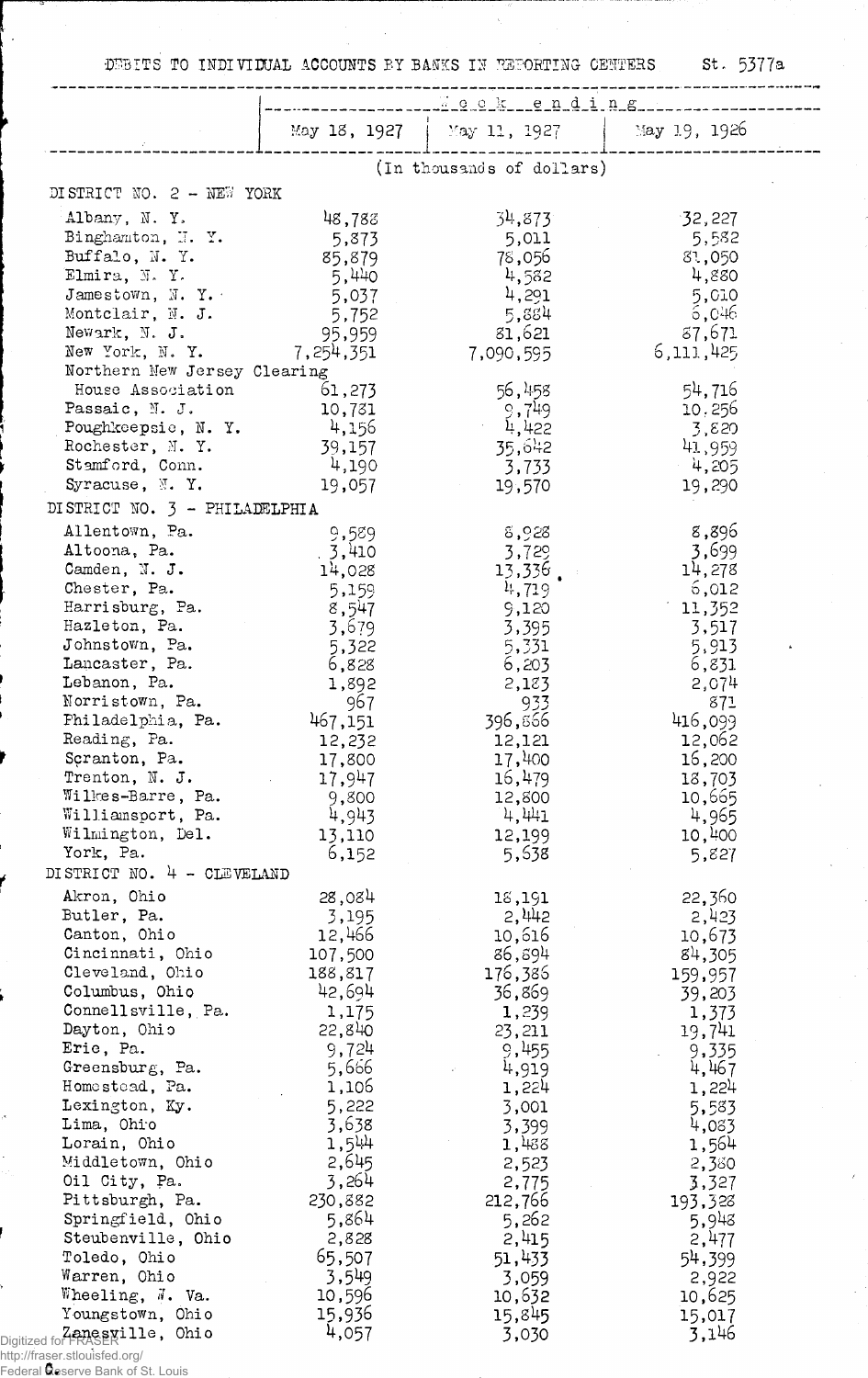|  | DEDICS TO INDIVIDUAL ACCOUNTS BY BANKS IN REPORTING CENTERS |  |  |  |  |  |  |
|--|-------------------------------------------------------------|--|--|--|--|--|--|
|--|-------------------------------------------------------------|--|--|--|--|--|--|

st. 5377b

|                                                                                                                                                                                                                                                                                                                                                                                                                                                                                            | $\frac{1}{2}$ e e h d i n g                                                                                                                                                                                                              |                                                                                                                                                                                                                                           |                                                                                                                                                                                                                      |  |  |  |
|--------------------------------------------------------------------------------------------------------------------------------------------------------------------------------------------------------------------------------------------------------------------------------------------------------------------------------------------------------------------------------------------------------------------------------------------------------------------------------------------|------------------------------------------------------------------------------------------------------------------------------------------------------------------------------------------------------------------------------------------|-------------------------------------------------------------------------------------------------------------------------------------------------------------------------------------------------------------------------------------------|----------------------------------------------------------------------------------------------------------------------------------------------------------------------------------------------------------------------|--|--|--|
|                                                                                                                                                                                                                                                                                                                                                                                                                                                                                            | May 13, 1927                                                                                                                                                                                                                             | $\frac{1}{2}$ May 11, 1927                                                                                                                                                                                                                | May 19, 1926                                                                                                                                                                                                         |  |  |  |
|                                                                                                                                                                                                                                                                                                                                                                                                                                                                                            |                                                                                                                                                                                                                                          | (In thousands of dollars)                                                                                                                                                                                                                 |                                                                                                                                                                                                                      |  |  |  |
| DISTRICT NO. 5 - RICHMOND                                                                                                                                                                                                                                                                                                                                                                                                                                                                  |                                                                                                                                                                                                                                          |                                                                                                                                                                                                                                           |                                                                                                                                                                                                                      |  |  |  |
| Asheville, N. C.<br>Baltimore, Md.<br>Charleston, S. C.<br>Charleston, W. Va.<br>Charlotte, N. C.<br>Columbia, S. C.<br>Cumberland, Md.<br>Danville, Va.<br>Durham, N. C.<br>Greensboro, N. C.<br>Greenville, S. C.<br>Hagerstown, Md.<br>Huntington, W. Va.<br>Lynchburg, Va.<br>Newport News, Va.<br>Norfolk, Va.<br>Raleigh, N. C.<br>Richmond, Va.<br>Roanoke, Va.<br>Spartanburg, S. C.<br>Washington, D. C.<br>Wilmington, N. C.<br>Winston-Salem, N. C.<br>DISTRICT NO. 6 - ATLANTA | 9,219<br>94,332<br>6,321<br>9,043<br>14,416<br>5,354<br>2,413<br>2,022<br>7,836<br>6,845<br>5,257<br>2,693<br>5,529<br>4,500<br>2,000<br>18,028<br>5,624<br>30,718<br>7,037<br>3,560<br>60,115<br>4,215<br>9,653                         | 9,598<br>87,523<br>5,359<br>7,715<br>11,345<br>5,601<br>2,512<br>1,911<br>5,405<br>5,503<br>5,735<br>2,435<br>5,345<br>4,361<br>2,286<br>17,763<br>5,261<br>-25,597<br>5,202<br>3,029<br>62, 299<br>4,333<br>10,550                       | 9,054<br>99,703<br>5,874<br>3,783<br>12,657<br>6,535<br>2,115<br>1,900<br>5,784<br>6,837<br>3,723<br>2,535<br>5,959<br>5,335<br>2,341<br>15,627<br>3,440<br>30,414<br>7,339<br>3,645<br>51,636<br>4,536<br>8,930     |  |  |  |
| Albany, Ga.<br>Atlanta, Ga.<br>Augusta, Ga.<br>Birmingham, Ala.<br>Brunswick, Ga.<br>Chattanooga, Tenn.<br>Columbus, Ga.<br>Dothan, Ala.<br>Elberton, Ga.<br>Hattiesburg, Miss.<br>Jackson, Miss.<br>Jacksonville, Fla.<br>Knoxville, Tenn.<br>Macon, Ga.<br>Meridian, Miss.<br>Miami, Fla.<br>Mobile, Ala.<br>Montgomery, Ala.<br>Nashville, Tonn.<br>Newnan, Ga.<br>New Orleans, La.<br>Pensacola, Fla.<br>Savannah, Ga.<br>Tampa, Fla.<br>Valdosta, Ga.<br>Vicksburg, Miss.             | 1,069<br>41,246<br>5,535<br>34,160<br>718<br>13,434<br>3,494<br>650<br>153<br>1,763<br>5,353<br>22,527<br>10,475<br>4,991<br>3,946<br>15,243<br>8,824<br>4,973<br>20,699<br>439<br>70,098<br>2,079<br>10,788<br>13,955<br>1,169<br>1,517 | 1,065<br>35,811<br>5,097<br>33,000<br>1,051<br>11,343<br>3,754<br>735<br>570<br>1,683<br>5,248<br>20,645<br>7,505<br>4,407<br>4,293<br>12,580<br>8,733<br>5,500<br>20,852<br>491<br>69,290<br>2,008<br>10,967<br>12,940<br>1,474<br>1,501 | 1,185<br>40,559<br>5,030<br>32,330<br>632<br>12,035<br>2,933<br>703<br>193<br>4,650<br>28,362<br>8,422<br>5,759<br>3,515<br>8,314<br>5,307<br>19,581<br>385<br>74,544<br>1,908<br>10,101<br>18,054<br>1,120<br>1,549 |  |  |  |

Digitized for FRASER http://fraser.stlouisfed.org/ Federal Reserve Bank of St. Louis

 $\sim 10$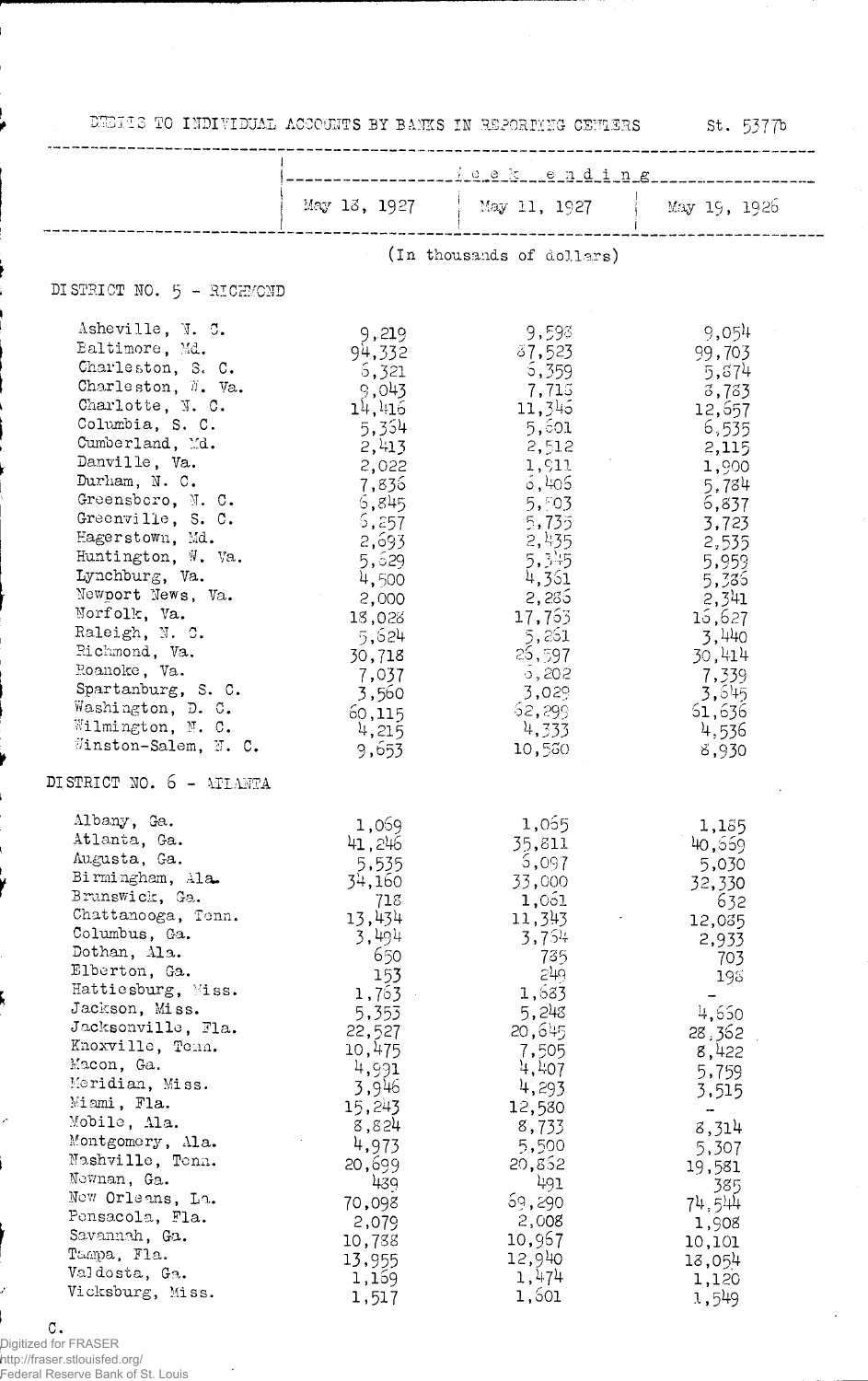DEBITS TO INDIVIDUAL ACCOUNTS BY BANKS IN REPORTING CENTERS St. 5377c

 $\bar{\mathbf{r}}$ 

 $\mathbf{r}$ 

| May 19, 1926<br>May 11, 1927<br>May 18, 1927<br>(In thousands of dollars)<br>DISTRICT NO. 7 - CHICAGO<br>1,215<br>1,152<br>Adrian, Vich.<br>1,121<br>4,145<br>4,433<br>4,031<br>Aurora, Ill.<br>$-3,464$<br>3,329<br>3,191<br>Bay City, Mich.<br>3,441<br>3,678<br>2,758<br>Bloomington, Ill.<br>9,453<br>9,993<br>9,789<br>Codar Rapids, Iowa<br>3,546<br>3,454<br>Champaign-Urbana, Ill.<br>819,663<br>880,619<br>909,510<br>Chicago, Ill.<br>4,364<br>2,933<br>3,799<br>Danville, Ill.<br>8,401<br>8,030<br>8,175<br>Davenport, Iowa<br>6,120<br>4,590<br>4,372<br>Decatur, Ill.<br>19,683<br>19,637<br>23,073<br>Des Moines, Iowa<br>200,476<br>177,513<br>193,896<br>Detroit, Mich.<br>3,554<br>3,838<br>3,753<br>Dubuque, Iowa<br>12,540<br>10,734<br>8,661<br>Flint, Mich.<br>9,763<br>10,356<br>10,766<br>Fort Wayne, Ind.<br>6,365<br>5,554<br>5,503<br>Gary, Ind.<br>21,025<br>19,320<br>21,272<br>Grand Rapids, Mich.<br>3,114<br>2,309<br>3,328<br>Green Bay, Jis.<br>4,880<br>4,750<br>4,330<br>Hammond, Ind.<br>46,849<br>46,952<br>46,580<br>Indianapolis, Ind.<br>4,632<br>4,874<br>5,276<br>Jackson, Mich.<br>5,936<br>5,515<br>5,720<br>Kalamazoo, Mich.<br>7,391<br>8,600<br>7,502<br>Lansing, Mich.<br>2,300<br>2,300<br>2,300<br>Mason City, Iowa<br>82,720<br>74,573<br>72,802<br>Milwaukee, Jis.<br>2,304<br>2,462<br>2,341<br>Moline, Ill.<br>1,406<br>1,752<br>1,235<br>Muscatine, Iowa<br>3,200<br>3,600<br>3,100<br>Oshkosh, Wis.<br>14,400<br>11,300<br>12,538<br>Peoria, Ill.<br>8,758<br>7,936<br>7,945<br>Rockford, Ill.<br>Saginaw, Mich.<br>5,825<br>6,293<br>5,776<br>4,356<br>4,252<br>3,386<br>Sheboygan, Wis.<br>16,870<br>19,269<br>17,223<br>Sioux City, Iowa<br>12,147<br>13,154<br>14,260<br>South Bend, Ind.<br>8,060<br>8,658<br>Springfield, Ill.<br>8,007<br>6,513<br>4,453<br>6,092<br>Terre Haute, Ind.<br>5,040<br>4,977<br>4,859<br>Waterloo, Iowa<br>DISTRICT NO. 8 - ST. LOUIS<br>East St. Louis and Nat'l.<br>Stock Yards, Ill.<br>11,480<br>10,783<br>11,312<br>2,896<br>Eldorado, Ark.<br>2,072<br>2,030<br>13,315<br>10,247<br>Evansville, Ind.<br>11,853<br>2,579<br>2,820<br>Fort Smith, Ark.<br>3,291<br>944<br>Greenville, Miss.<br>Helena, Ark.<br>1,172<br>735<br>677<br>Little Rock, Ark.<br>15,556<br>12,727<br>18,023<br>41,649<br>45,814<br>Louisville, Ky.<br>45,718<br>31,944<br>31,803<br>Memphis, Tenn.<br>46,629<br>1,260<br>Owensboro, Ky.<br>1,081<br>1,189<br>2,310<br>Pine Bluff, Ark.<br>2,135<br>2,075<br>3,443<br>3,748<br>Quincy, Ill.<br>3,365<br>152,500<br>St. Louis, Mo. | week ending |  |         |  |  |  |  |
|------------------------------------------------------------------------------------------------------------------------------------------------------------------------------------------------------------------------------------------------------------------------------------------------------------------------------------------------------------------------------------------------------------------------------------------------------------------------------------------------------------------------------------------------------------------------------------------------------------------------------------------------------------------------------------------------------------------------------------------------------------------------------------------------------------------------------------------------------------------------------------------------------------------------------------------------------------------------------------------------------------------------------------------------------------------------------------------------------------------------------------------------------------------------------------------------------------------------------------------------------------------------------------------------------------------------------------------------------------------------------------------------------------------------------------------------------------------------------------------------------------------------------------------------------------------------------------------------------------------------------------------------------------------------------------------------------------------------------------------------------------------------------------------------------------------------------------------------------------------------------------------------------------------------------------------------------------------------------------------------------------------------------------------------------------------------------------------------------------------------------------------------------------------------------------------------------------------------------------------------------------------------------------------------------------------------------------------------------------------------------------------------------------------------------------------------------------------------------------------------------------------------------------------------------------|-------------|--|---------|--|--|--|--|
|                                                                                                                                                                                                                                                                                                                                                                                                                                                                                                                                                                                                                                                                                                                                                                                                                                                                                                                                                                                                                                                                                                                                                                                                                                                                                                                                                                                                                                                                                                                                                                                                                                                                                                                                                                                                                                                                                                                                                                                                                                                                                                                                                                                                                                                                                                                                                                                                                                                                                                                                                            |             |  |         |  |  |  |  |
|                                                                                                                                                                                                                                                                                                                                                                                                                                                                                                                                                                                                                                                                                                                                                                                                                                                                                                                                                                                                                                                                                                                                                                                                                                                                                                                                                                                                                                                                                                                                                                                                                                                                                                                                                                                                                                                                                                                                                                                                                                                                                                                                                                                                                                                                                                                                                                                                                                                                                                                                                            |             |  |         |  |  |  |  |
|                                                                                                                                                                                                                                                                                                                                                                                                                                                                                                                                                                                                                                                                                                                                                                                                                                                                                                                                                                                                                                                                                                                                                                                                                                                                                                                                                                                                                                                                                                                                                                                                                                                                                                                                                                                                                                                                                                                                                                                                                                                                                                                                                                                                                                                                                                                                                                                                                                                                                                                                                            |             |  |         |  |  |  |  |
|                                                                                                                                                                                                                                                                                                                                                                                                                                                                                                                                                                                                                                                                                                                                                                                                                                                                                                                                                                                                                                                                                                                                                                                                                                                                                                                                                                                                                                                                                                                                                                                                                                                                                                                                                                                                                                                                                                                                                                                                                                                                                                                                                                                                                                                                                                                                                                                                                                                                                                                                                            |             |  |         |  |  |  |  |
|                                                                                                                                                                                                                                                                                                                                                                                                                                                                                                                                                                                                                                                                                                                                                                                                                                                                                                                                                                                                                                                                                                                                                                                                                                                                                                                                                                                                                                                                                                                                                                                                                                                                                                                                                                                                                                                                                                                                                                                                                                                                                                                                                                                                                                                                                                                                                                                                                                                                                                                                                            |             |  |         |  |  |  |  |
|                                                                                                                                                                                                                                                                                                                                                                                                                                                                                                                                                                                                                                                                                                                                                                                                                                                                                                                                                                                                                                                                                                                                                                                                                                                                                                                                                                                                                                                                                                                                                                                                                                                                                                                                                                                                                                                                                                                                                                                                                                                                                                                                                                                                                                                                                                                                                                                                                                                                                                                                                            |             |  |         |  |  |  |  |
|                                                                                                                                                                                                                                                                                                                                                                                                                                                                                                                                                                                                                                                                                                                                                                                                                                                                                                                                                                                                                                                                                                                                                                                                                                                                                                                                                                                                                                                                                                                                                                                                                                                                                                                                                                                                                                                                                                                                                                                                                                                                                                                                                                                                                                                                                                                                                                                                                                                                                                                                                            |             |  |         |  |  |  |  |
|                                                                                                                                                                                                                                                                                                                                                                                                                                                                                                                                                                                                                                                                                                                                                                                                                                                                                                                                                                                                                                                                                                                                                                                                                                                                                                                                                                                                                                                                                                                                                                                                                                                                                                                                                                                                                                                                                                                                                                                                                                                                                                                                                                                                                                                                                                                                                                                                                                                                                                                                                            |             |  |         |  |  |  |  |
|                                                                                                                                                                                                                                                                                                                                                                                                                                                                                                                                                                                                                                                                                                                                                                                                                                                                                                                                                                                                                                                                                                                                                                                                                                                                                                                                                                                                                                                                                                                                                                                                                                                                                                                                                                                                                                                                                                                                                                                                                                                                                                                                                                                                                                                                                                                                                                                                                                                                                                                                                            |             |  |         |  |  |  |  |
|                                                                                                                                                                                                                                                                                                                                                                                                                                                                                                                                                                                                                                                                                                                                                                                                                                                                                                                                                                                                                                                                                                                                                                                                                                                                                                                                                                                                                                                                                                                                                                                                                                                                                                                                                                                                                                                                                                                                                                                                                                                                                                                                                                                                                                                                                                                                                                                                                                                                                                                                                            |             |  |         |  |  |  |  |
|                                                                                                                                                                                                                                                                                                                                                                                                                                                                                                                                                                                                                                                                                                                                                                                                                                                                                                                                                                                                                                                                                                                                                                                                                                                                                                                                                                                                                                                                                                                                                                                                                                                                                                                                                                                                                                                                                                                                                                                                                                                                                                                                                                                                                                                                                                                                                                                                                                                                                                                                                            |             |  |         |  |  |  |  |
|                                                                                                                                                                                                                                                                                                                                                                                                                                                                                                                                                                                                                                                                                                                                                                                                                                                                                                                                                                                                                                                                                                                                                                                                                                                                                                                                                                                                                                                                                                                                                                                                                                                                                                                                                                                                                                                                                                                                                                                                                                                                                                                                                                                                                                                                                                                                                                                                                                                                                                                                                            |             |  |         |  |  |  |  |
|                                                                                                                                                                                                                                                                                                                                                                                                                                                                                                                                                                                                                                                                                                                                                                                                                                                                                                                                                                                                                                                                                                                                                                                                                                                                                                                                                                                                                                                                                                                                                                                                                                                                                                                                                                                                                                                                                                                                                                                                                                                                                                                                                                                                                                                                                                                                                                                                                                                                                                                                                            |             |  |         |  |  |  |  |
|                                                                                                                                                                                                                                                                                                                                                                                                                                                                                                                                                                                                                                                                                                                                                                                                                                                                                                                                                                                                                                                                                                                                                                                                                                                                                                                                                                                                                                                                                                                                                                                                                                                                                                                                                                                                                                                                                                                                                                                                                                                                                                                                                                                                                                                                                                                                                                                                                                                                                                                                                            |             |  |         |  |  |  |  |
|                                                                                                                                                                                                                                                                                                                                                                                                                                                                                                                                                                                                                                                                                                                                                                                                                                                                                                                                                                                                                                                                                                                                                                                                                                                                                                                                                                                                                                                                                                                                                                                                                                                                                                                                                                                                                                                                                                                                                                                                                                                                                                                                                                                                                                                                                                                                                                                                                                                                                                                                                            |             |  |         |  |  |  |  |
|                                                                                                                                                                                                                                                                                                                                                                                                                                                                                                                                                                                                                                                                                                                                                                                                                                                                                                                                                                                                                                                                                                                                                                                                                                                                                                                                                                                                                                                                                                                                                                                                                                                                                                                                                                                                                                                                                                                                                                                                                                                                                                                                                                                                                                                                                                                                                                                                                                                                                                                                                            |             |  |         |  |  |  |  |
|                                                                                                                                                                                                                                                                                                                                                                                                                                                                                                                                                                                                                                                                                                                                                                                                                                                                                                                                                                                                                                                                                                                                                                                                                                                                                                                                                                                                                                                                                                                                                                                                                                                                                                                                                                                                                                                                                                                                                                                                                                                                                                                                                                                                                                                                                                                                                                                                                                                                                                                                                            |             |  |         |  |  |  |  |
|                                                                                                                                                                                                                                                                                                                                                                                                                                                                                                                                                                                                                                                                                                                                                                                                                                                                                                                                                                                                                                                                                                                                                                                                                                                                                                                                                                                                                                                                                                                                                                                                                                                                                                                                                                                                                                                                                                                                                                                                                                                                                                                                                                                                                                                                                                                                                                                                                                                                                                                                                            |             |  |         |  |  |  |  |
|                                                                                                                                                                                                                                                                                                                                                                                                                                                                                                                                                                                                                                                                                                                                                                                                                                                                                                                                                                                                                                                                                                                                                                                                                                                                                                                                                                                                                                                                                                                                                                                                                                                                                                                                                                                                                                                                                                                                                                                                                                                                                                                                                                                                                                                                                                                                                                                                                                                                                                                                                            |             |  |         |  |  |  |  |
|                                                                                                                                                                                                                                                                                                                                                                                                                                                                                                                                                                                                                                                                                                                                                                                                                                                                                                                                                                                                                                                                                                                                                                                                                                                                                                                                                                                                                                                                                                                                                                                                                                                                                                                                                                                                                                                                                                                                                                                                                                                                                                                                                                                                                                                                                                                                                                                                                                                                                                                                                            |             |  |         |  |  |  |  |
|                                                                                                                                                                                                                                                                                                                                                                                                                                                                                                                                                                                                                                                                                                                                                                                                                                                                                                                                                                                                                                                                                                                                                                                                                                                                                                                                                                                                                                                                                                                                                                                                                                                                                                                                                                                                                                                                                                                                                                                                                                                                                                                                                                                                                                                                                                                                                                                                                                                                                                                                                            |             |  |         |  |  |  |  |
|                                                                                                                                                                                                                                                                                                                                                                                                                                                                                                                                                                                                                                                                                                                                                                                                                                                                                                                                                                                                                                                                                                                                                                                                                                                                                                                                                                                                                                                                                                                                                                                                                                                                                                                                                                                                                                                                                                                                                                                                                                                                                                                                                                                                                                                                                                                                                                                                                                                                                                                                                            |             |  |         |  |  |  |  |
|                                                                                                                                                                                                                                                                                                                                                                                                                                                                                                                                                                                                                                                                                                                                                                                                                                                                                                                                                                                                                                                                                                                                                                                                                                                                                                                                                                                                                                                                                                                                                                                                                                                                                                                                                                                                                                                                                                                                                                                                                                                                                                                                                                                                                                                                                                                                                                                                                                                                                                                                                            |             |  |         |  |  |  |  |
|                                                                                                                                                                                                                                                                                                                                                                                                                                                                                                                                                                                                                                                                                                                                                                                                                                                                                                                                                                                                                                                                                                                                                                                                                                                                                                                                                                                                                                                                                                                                                                                                                                                                                                                                                                                                                                                                                                                                                                                                                                                                                                                                                                                                                                                                                                                                                                                                                                                                                                                                                            |             |  |         |  |  |  |  |
|                                                                                                                                                                                                                                                                                                                                                                                                                                                                                                                                                                                                                                                                                                                                                                                                                                                                                                                                                                                                                                                                                                                                                                                                                                                                                                                                                                                                                                                                                                                                                                                                                                                                                                                                                                                                                                                                                                                                                                                                                                                                                                                                                                                                                                                                                                                                                                                                                                                                                                                                                            |             |  |         |  |  |  |  |
|                                                                                                                                                                                                                                                                                                                                                                                                                                                                                                                                                                                                                                                                                                                                                                                                                                                                                                                                                                                                                                                                                                                                                                                                                                                                                                                                                                                                                                                                                                                                                                                                                                                                                                                                                                                                                                                                                                                                                                                                                                                                                                                                                                                                                                                                                                                                                                                                                                                                                                                                                            |             |  |         |  |  |  |  |
|                                                                                                                                                                                                                                                                                                                                                                                                                                                                                                                                                                                                                                                                                                                                                                                                                                                                                                                                                                                                                                                                                                                                                                                                                                                                                                                                                                                                                                                                                                                                                                                                                                                                                                                                                                                                                                                                                                                                                                                                                                                                                                                                                                                                                                                                                                                                                                                                                                                                                                                                                            |             |  |         |  |  |  |  |
|                                                                                                                                                                                                                                                                                                                                                                                                                                                                                                                                                                                                                                                                                                                                                                                                                                                                                                                                                                                                                                                                                                                                                                                                                                                                                                                                                                                                                                                                                                                                                                                                                                                                                                                                                                                                                                                                                                                                                                                                                                                                                                                                                                                                                                                                                                                                                                                                                                                                                                                                                            |             |  |         |  |  |  |  |
|                                                                                                                                                                                                                                                                                                                                                                                                                                                                                                                                                                                                                                                                                                                                                                                                                                                                                                                                                                                                                                                                                                                                                                                                                                                                                                                                                                                                                                                                                                                                                                                                                                                                                                                                                                                                                                                                                                                                                                                                                                                                                                                                                                                                                                                                                                                                                                                                                                                                                                                                                            |             |  |         |  |  |  |  |
|                                                                                                                                                                                                                                                                                                                                                                                                                                                                                                                                                                                                                                                                                                                                                                                                                                                                                                                                                                                                                                                                                                                                                                                                                                                                                                                                                                                                                                                                                                                                                                                                                                                                                                                                                                                                                                                                                                                                                                                                                                                                                                                                                                                                                                                                                                                                                                                                                                                                                                                                                            |             |  |         |  |  |  |  |
|                                                                                                                                                                                                                                                                                                                                                                                                                                                                                                                                                                                                                                                                                                                                                                                                                                                                                                                                                                                                                                                                                                                                                                                                                                                                                                                                                                                                                                                                                                                                                                                                                                                                                                                                                                                                                                                                                                                                                                                                                                                                                                                                                                                                                                                                                                                                                                                                                                                                                                                                                            |             |  |         |  |  |  |  |
|                                                                                                                                                                                                                                                                                                                                                                                                                                                                                                                                                                                                                                                                                                                                                                                                                                                                                                                                                                                                                                                                                                                                                                                                                                                                                                                                                                                                                                                                                                                                                                                                                                                                                                                                                                                                                                                                                                                                                                                                                                                                                                                                                                                                                                                                                                                                                                                                                                                                                                                                                            |             |  |         |  |  |  |  |
|                                                                                                                                                                                                                                                                                                                                                                                                                                                                                                                                                                                                                                                                                                                                                                                                                                                                                                                                                                                                                                                                                                                                                                                                                                                                                                                                                                                                                                                                                                                                                                                                                                                                                                                                                                                                                                                                                                                                                                                                                                                                                                                                                                                                                                                                                                                                                                                                                                                                                                                                                            |             |  |         |  |  |  |  |
|                                                                                                                                                                                                                                                                                                                                                                                                                                                                                                                                                                                                                                                                                                                                                                                                                                                                                                                                                                                                                                                                                                                                                                                                                                                                                                                                                                                                                                                                                                                                                                                                                                                                                                                                                                                                                                                                                                                                                                                                                                                                                                                                                                                                                                                                                                                                                                                                                                                                                                                                                            |             |  |         |  |  |  |  |
|                                                                                                                                                                                                                                                                                                                                                                                                                                                                                                                                                                                                                                                                                                                                                                                                                                                                                                                                                                                                                                                                                                                                                                                                                                                                                                                                                                                                                                                                                                                                                                                                                                                                                                                                                                                                                                                                                                                                                                                                                                                                                                                                                                                                                                                                                                                                                                                                                                                                                                                                                            |             |  |         |  |  |  |  |
|                                                                                                                                                                                                                                                                                                                                                                                                                                                                                                                                                                                                                                                                                                                                                                                                                                                                                                                                                                                                                                                                                                                                                                                                                                                                                                                                                                                                                                                                                                                                                                                                                                                                                                                                                                                                                                                                                                                                                                                                                                                                                                                                                                                                                                                                                                                                                                                                                                                                                                                                                            |             |  |         |  |  |  |  |
|                                                                                                                                                                                                                                                                                                                                                                                                                                                                                                                                                                                                                                                                                                                                                                                                                                                                                                                                                                                                                                                                                                                                                                                                                                                                                                                                                                                                                                                                                                                                                                                                                                                                                                                                                                                                                                                                                                                                                                                                                                                                                                                                                                                                                                                                                                                                                                                                                                                                                                                                                            |             |  |         |  |  |  |  |
|                                                                                                                                                                                                                                                                                                                                                                                                                                                                                                                                                                                                                                                                                                                                                                                                                                                                                                                                                                                                                                                                                                                                                                                                                                                                                                                                                                                                                                                                                                                                                                                                                                                                                                                                                                                                                                                                                                                                                                                                                                                                                                                                                                                                                                                                                                                                                                                                                                                                                                                                                            |             |  |         |  |  |  |  |
|                                                                                                                                                                                                                                                                                                                                                                                                                                                                                                                                                                                                                                                                                                                                                                                                                                                                                                                                                                                                                                                                                                                                                                                                                                                                                                                                                                                                                                                                                                                                                                                                                                                                                                                                                                                                                                                                                                                                                                                                                                                                                                                                                                                                                                                                                                                                                                                                                                                                                                                                                            |             |  |         |  |  |  |  |
|                                                                                                                                                                                                                                                                                                                                                                                                                                                                                                                                                                                                                                                                                                                                                                                                                                                                                                                                                                                                                                                                                                                                                                                                                                                                                                                                                                                                                                                                                                                                                                                                                                                                                                                                                                                                                                                                                                                                                                                                                                                                                                                                                                                                                                                                                                                                                                                                                                                                                                                                                            |             |  |         |  |  |  |  |
|                                                                                                                                                                                                                                                                                                                                                                                                                                                                                                                                                                                                                                                                                                                                                                                                                                                                                                                                                                                                                                                                                                                                                                                                                                                                                                                                                                                                                                                                                                                                                                                                                                                                                                                                                                                                                                                                                                                                                                                                                                                                                                                                                                                                                                                                                                                                                                                                                                                                                                                                                            |             |  |         |  |  |  |  |
|                                                                                                                                                                                                                                                                                                                                                                                                                                                                                                                                                                                                                                                                                                                                                                                                                                                                                                                                                                                                                                                                                                                                                                                                                                                                                                                                                                                                                                                                                                                                                                                                                                                                                                                                                                                                                                                                                                                                                                                                                                                                                                                                                                                                                                                                                                                                                                                                                                                                                                                                                            |             |  |         |  |  |  |  |
|                                                                                                                                                                                                                                                                                                                                                                                                                                                                                                                                                                                                                                                                                                                                                                                                                                                                                                                                                                                                                                                                                                                                                                                                                                                                                                                                                                                                                                                                                                                                                                                                                                                                                                                                                                                                                                                                                                                                                                                                                                                                                                                                                                                                                                                                                                                                                                                                                                                                                                                                                            |             |  |         |  |  |  |  |
|                                                                                                                                                                                                                                                                                                                                                                                                                                                                                                                                                                                                                                                                                                                                                                                                                                                                                                                                                                                                                                                                                                                                                                                                                                                                                                                                                                                                                                                                                                                                                                                                                                                                                                                                                                                                                                                                                                                                                                                                                                                                                                                                                                                                                                                                                                                                                                                                                                                                                                                                                            |             |  |         |  |  |  |  |
|                                                                                                                                                                                                                                                                                                                                                                                                                                                                                                                                                                                                                                                                                                                                                                                                                                                                                                                                                                                                                                                                                                                                                                                                                                                                                                                                                                                                                                                                                                                                                                                                                                                                                                                                                                                                                                                                                                                                                                                                                                                                                                                                                                                                                                                                                                                                                                                                                                                                                                                                                            |             |  |         |  |  |  |  |
|                                                                                                                                                                                                                                                                                                                                                                                                                                                                                                                                                                                                                                                                                                                                                                                                                                                                                                                                                                                                                                                                                                                                                                                                                                                                                                                                                                                                                                                                                                                                                                                                                                                                                                                                                                                                                                                                                                                                                                                                                                                                                                                                                                                                                                                                                                                                                                                                                                                                                                                                                            |             |  |         |  |  |  |  |
|                                                                                                                                                                                                                                                                                                                                                                                                                                                                                                                                                                                                                                                                                                                                                                                                                                                                                                                                                                                                                                                                                                                                                                                                                                                                                                                                                                                                                                                                                                                                                                                                                                                                                                                                                                                                                                                                                                                                                                                                                                                                                                                                                                                                                                                                                                                                                                                                                                                                                                                                                            |             |  |         |  |  |  |  |
|                                                                                                                                                                                                                                                                                                                                                                                                                                                                                                                                                                                                                                                                                                                                                                                                                                                                                                                                                                                                                                                                                                                                                                                                                                                                                                                                                                                                                                                                                                                                                                                                                                                                                                                                                                                                                                                                                                                                                                                                                                                                                                                                                                                                                                                                                                                                                                                                                                                                                                                                                            |             |  |         |  |  |  |  |
|                                                                                                                                                                                                                                                                                                                                                                                                                                                                                                                                                                                                                                                                                                                                                                                                                                                                                                                                                                                                                                                                                                                                                                                                                                                                                                                                                                                                                                                                                                                                                                                                                                                                                                                                                                                                                                                                                                                                                                                                                                                                                                                                                                                                                                                                                                                                                                                                                                                                                                                                                            |             |  |         |  |  |  |  |
|                                                                                                                                                                                                                                                                                                                                                                                                                                                                                                                                                                                                                                                                                                                                                                                                                                                                                                                                                                                                                                                                                                                                                                                                                                                                                                                                                                                                                                                                                                                                                                                                                                                                                                                                                                                                                                                                                                                                                                                                                                                                                                                                                                                                                                                                                                                                                                                                                                                                                                                                                            |             |  |         |  |  |  |  |
| 1,042<br>1,104<br>Sedalia, Mo.                                                                                                                                                                                                                                                                                                                                                                                                                                                                                                                                                                                                                                                                                                                                                                                                                                                                                                                                                                                                                                                                                                                                                                                                                                                                                                                                                                                                                                                                                                                                                                                                                                                                                                                                                                                                                                                                                                                                                                                                                                                                                                                                                                                                                                                                                                                                                                                                                                                                                                                             | 175,500     |  | 181,300 |  |  |  |  |
| 1,138<br>3,456<br>4,651<br>Springfield, Mo.<br>3,885                                                                                                                                                                                                                                                                                                                                                                                                                                                                                                                                                                                                                                                                                                                                                                                                                                                                                                                                                                                                                                                                                                                                                                                                                                                                                                                                                                                                                                                                                                                                                                                                                                                                                                                                                                                                                                                                                                                                                                                                                                                                                                                                                                                                                                                                                                                                                                                                                                                                                                       |             |  |         |  |  |  |  |

 $\mathtt{C}.$ 

ł

.<br>Digitized for FRASER<br>http://fraser.stlouisfed.org/<br>Rederal Reserve Bank of St. Louis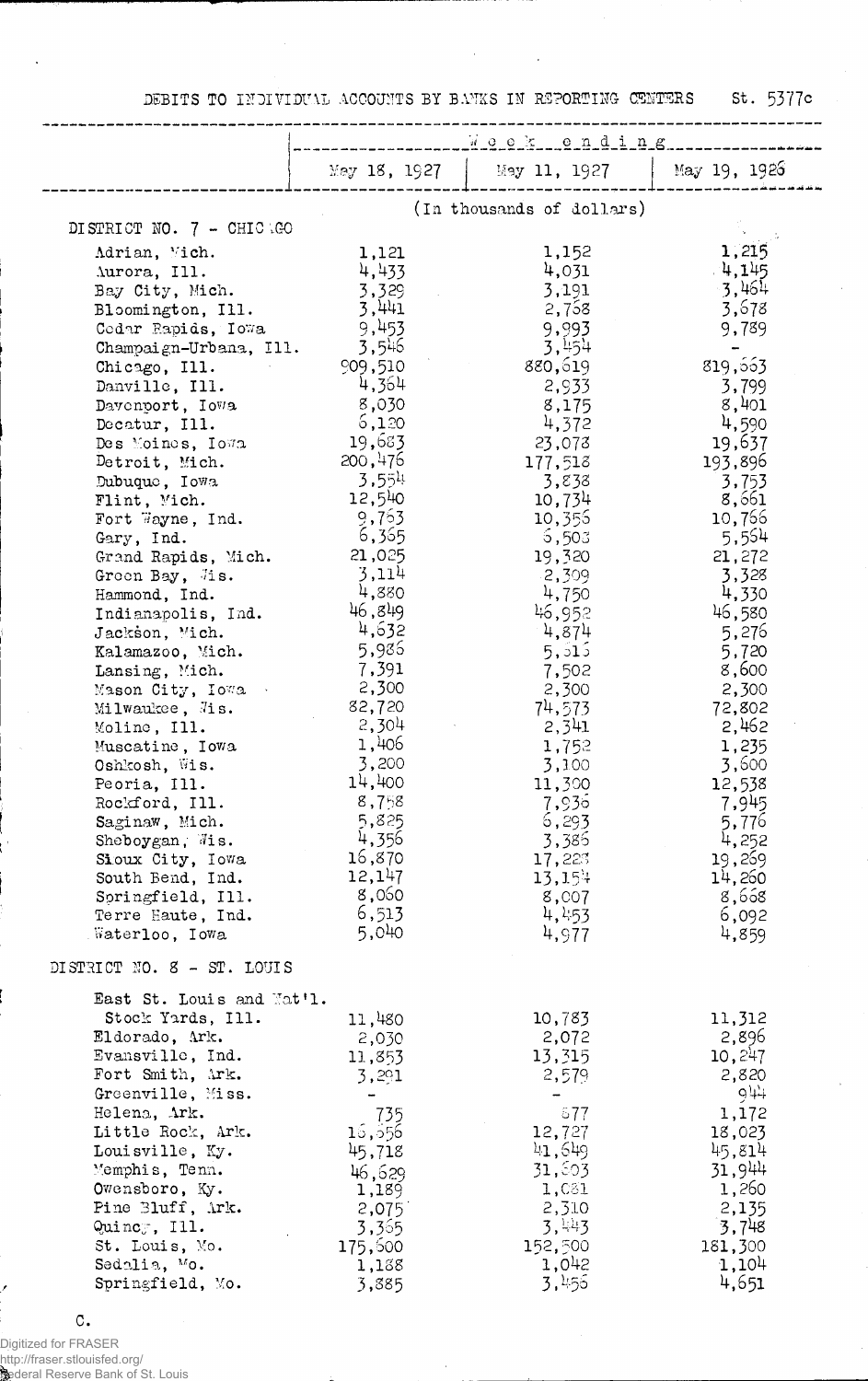|  | DEBITS TO INDIVIDUAL ACCOUNTS BY BANKS IN REPORTING CENTERS |  |  |  |
|--|-------------------------------------------------------------|--|--|--|
|  |                                                             |  |  |  |

st. 5377d

J.

b,

|                                                                                                                                                                                                                                                                                                                                                                                                                                                                                                                                                                                                                      | $\therefore$ eek ending                                                                                                                                                                                                                                            |                                                                                                                                                                                                                                                                      |                                                                                                                                                                                                                                                                        |  |  |  |
|----------------------------------------------------------------------------------------------------------------------------------------------------------------------------------------------------------------------------------------------------------------------------------------------------------------------------------------------------------------------------------------------------------------------------------------------------------------------------------------------------------------------------------------------------------------------------------------------------------------------|--------------------------------------------------------------------------------------------------------------------------------------------------------------------------------------------------------------------------------------------------------------------|----------------------------------------------------------------------------------------------------------------------------------------------------------------------------------------------------------------------------------------------------------------------|------------------------------------------------------------------------------------------------------------------------------------------------------------------------------------------------------------------------------------------------------------------------|--|--|--|
|                                                                                                                                                                                                                                                                                                                                                                                                                                                                                                                                                                                                                      | May 18, 1927                                                                                                                                                                                                                                                       | May 11, 1927   May 19, 1926                                                                                                                                                                                                                                          |                                                                                                                                                                                                                                                                        |  |  |  |
|                                                                                                                                                                                                                                                                                                                                                                                                                                                                                                                                                                                                                      |                                                                                                                                                                                                                                                                    | (In thousands of dollars)                                                                                                                                                                                                                                            |                                                                                                                                                                                                                                                                        |  |  |  |
| DISTRICT NO. 9 - MINNEMPOLIS                                                                                                                                                                                                                                                                                                                                                                                                                                                                                                                                                                                         |                                                                                                                                                                                                                                                                    |                                                                                                                                                                                                                                                                      |                                                                                                                                                                                                                                                                        |  |  |  |
| Aberdeen, S. D.<br>Billings, Mont.<br>Dickinson, N. D.<br>Duluth, Vinn.<br>Fargo, N. D.<br>Grand Forks, N. D.<br>Helena, Mont.<br>$J$ amestown, N. D.<br>La Crosse, wis.<br>Minnoapolis, Minn.<br>Minot, N. D.<br>Red Wing, Minn.<br>St. Paul, Minn.<br>Sioux Falls, S. D.<br>South St. Paul, Minn.<br>Superior, Wis.<br>Winona, Minn.                                                                                                                                                                                                                                                                               | 1,352<br>1,092<br>554<br>19,196<br>3,475<br>1,540<br>1,542<br>516<br>3,027<br>99,986<br>1,366<br>- 690<br>38,451<br>4,028<br>6,041<br>1,647<br>1,575                                                                                                               | 1,310<br>1,303<br>297<br>17,228<br>3,447<br>1,790<br>1,711<br>$-547$<br>2,843<br>82,376<br>1,307<br>594<br>34,717<br>4,483<br>5,715<br>1,920<br>1,560                                                                                                                | 1,628<br>1,560<br>332<br>21,097<br>3,441<br>1,812<br>1,756<br>434<br>2,659<br>87,997<br>1,423<br>- 649<br>40,255<br>4,233<br>8,046<br>2,148<br>1,237                                                                                                                   |  |  |  |
| DISTRICT NO. 10 - KANSAS CITY                                                                                                                                                                                                                                                                                                                                                                                                                                                                                                                                                                                        |                                                                                                                                                                                                                                                                    |                                                                                                                                                                                                                                                                      |                                                                                                                                                                                                                                                                        |  |  |  |
| $\Lambda$ lbuquerque, N. M.<br>Atchison, Kans.<br>Bartlesville, Okla.<br>$\texttt{Casper}, \ \forall y \texttt{o}.$<br>Cheyenne, Wyo.<br>Colorado Springs, Colo.<br>Denver, Colo.<br>Enid, Okla.<br>7<br>Fremont, Neb.<br>Grand Junction, Colo.<br>Guthrie, Okla.<br>Hutchinson, Kans.<br>Independence, Kans.<br>Joplin, Mo.<br>Kansas City, Kans.<br>Kansas City, Mo.<br>Lawrence, Kans.<br>Lincoln, Neb.<br>Muskogee, Okla.<br>Oklahoma City, Okla.<br>Okmulgee, Okla.<br>Omaha, Neb.<br>Parsons, Kans.<br>Pittsburg, Kans.<br>Pueblo, Colo.<br>St. Joseph, Mo.<br>Topeka, Kans.<br>Tulsa, Okla.<br>Wichita, Kans. | 2,995<br>1,405<br>4,834<br>1,840<br>1,327<br>3,314<br>43,435<br>3,011<br>1,039<br>868<br>808<br>3,664<br>3,045<br>4,750<br>4,507<br>88,185<br>1,237<br>8,372<br>2,535<br>26,331<br>1,896<br>45,510<br>673<br>1,500<br>4,231<br>13,899<br>3,837<br>28,015<br>12,049 | 2,594<br>1,428<br>5,908<br>2,100<br>1,385<br>2,998<br>40,799<br>3,220<br>1,115<br>852<br>905<br>3,132<br>2,388<br>3,369<br>4,412<br>84,117<br>1,235<br>7,583<br>2,699<br>25,559<br>2,386<br>43,011<br>්රිරි<br>1,314<br>4,590<br>13,024<br>4,4.8<br>29,418<br>10,155 | 2,332<br>1,519<br>3,123<br>2,279<br>1,380<br>2,916<br>37,433<br>3,161<br>383<br>857<br>762<br>2,519<br>3,069<br>4,129<br>4,441<br>85,545<br>1,116<br>7,691<br>2,324<br>20,064<br>$3,1^{11}8$<br>46,919<br>647<br>1,518<br>3,678<br>15,453<br>3,617<br>27,567<br>10,529 |  |  |  |

 $\circ.$ 

k

Digitized for FRASER<br>http://fraser.stlouisfed.org/<br>Federal Reserve Bank of St. Louis